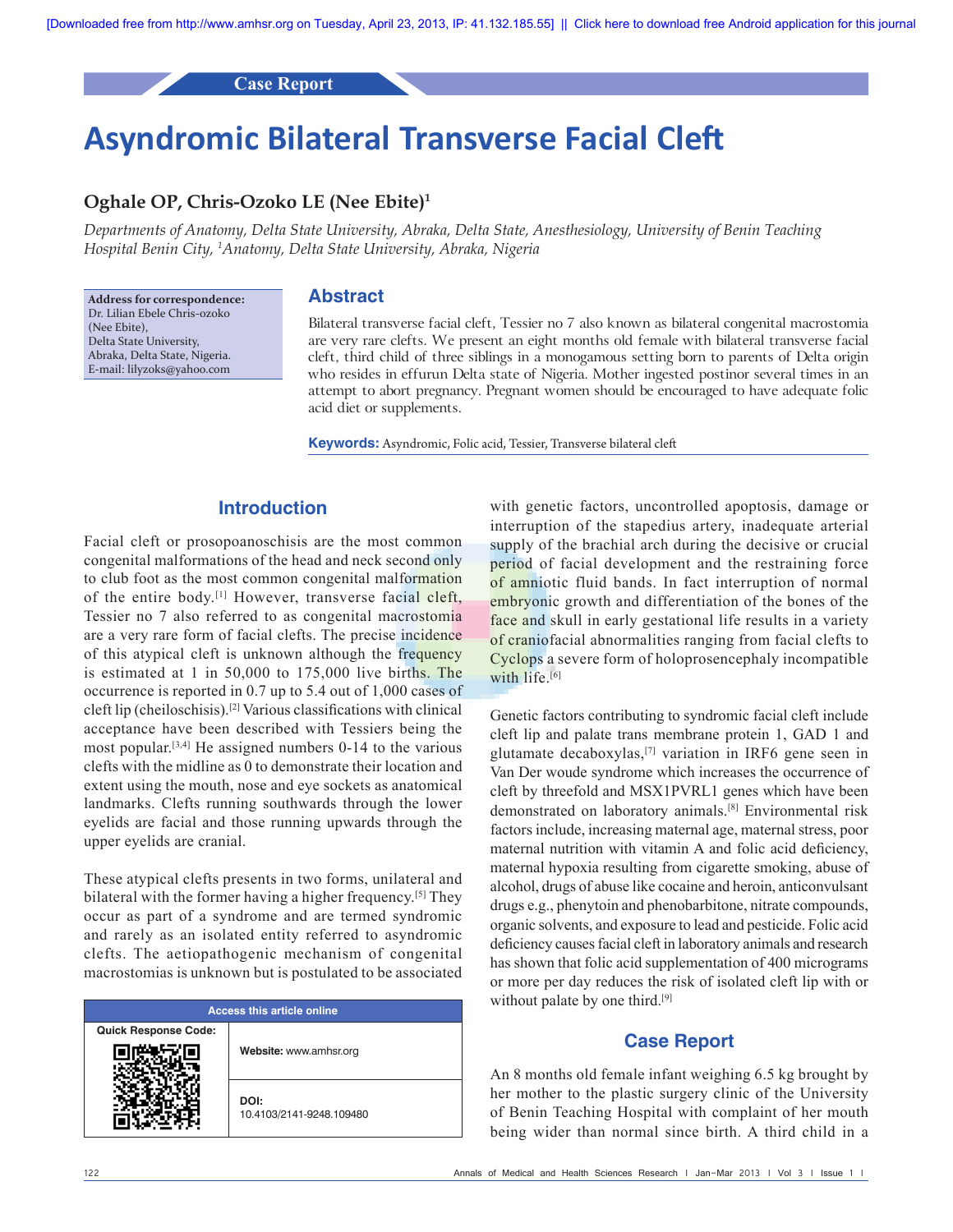monogamous setting from Effurun, Delta State, Nigeria. No family history of similar condition. Her mother never smoked nor took alcohol neither was she on any known anticonvulsants; but ingested postinor several times while pregnant because pregnancy was unwanted for financial reasons. No other means of termination was attempted. Although there was no antenatal care, she was delivered by spontaneous vaginal delivery, cried immediately after birth and had normal developmental milestones. Family's source of drinking water was from an untreated borehole. She had no difficulty with feeding and was exclusively breastfed for 2 months.

Close examination revealed a cheerful infant with bilateral transverse facial cleft, Tessiers no 7 also referred to as congenital macrostomia or commissural cleft [Figure 1] which was more evident either on smiling or crying [Figure 2]. Thorough examination and investigation revealed neither associated congenital anomaly nor any coexisting medical illness. Repair by bilateral Z plasty was done by the plastic and burns unit.

#### **Discussion**

Facial cleft remains a source of social anxiety and in the past has lead to the controversial abortions.Akinmoladun, *et al.*, reported a suspected case of infanticide in Ibadan.<sup>[10]</sup> This was however, not the situation with this case here presented who although initially unwanted, was cared for after birth and subsequently brought for repair though her parents



**Figure 1:** Baby sleeping (pre op)



**Figure 2:** Baby laughing (pre op)

were very poor. Her cleft could largely be ascribed to environmental factors, most likely poor maternal nutrition. Postinor is a progestogen only contraceptive and no adverse effect of progestogens on the foetus have been demonstrated in epidemiological studies. It has been observed that most children with congenital abnormalities who present to the teaching hospital are from oil producing areas, notably Delta state of Nigeria.

In a study to investigate the "antenatal determinants of oro‑facial cleft in southern Nigeria" Omo‑Aghoja, *et al.*, found a prevalence rate of 1.35% which is a prevalence higher than the overall world wide prevalence and those from other regions they also recorded a number of risk factors that were associated with the risk of development of cleft lip and palate; they include paternal age >40 years, maternal age >35 years, genetic/family history, low socioeconomic status, alcohol consumption and indulgence in the intake of herbal medications in pregnancy.[11] This index case was from a low socio economic class the veracity of use of herbal medications in pregnancy could not be determined; mother was in her early thirties while the father was in his late thirties.

Cosmetic distortion of the face is a threat to quality of life leading to reduced self esteem and confidence especially in school age girls.<sup>[12]</sup> This condition is highly amenable to surgery and organisations like "Smile Train" have been involved in helping children born with facial cleft to bear the financial cost of repair in Nigeria. Because folic acid deficiency has been demonstrated to cause facial cleft, we encourage pregnant women to have adequate folic acid supplements and or increase intake of leafy vegetables, citrus fruits and beans which are a rich source of folic acid readily available and affordable irrespective of status.

### **Acknowledgment**

We sincerely thank Dr. Oludiran, head of department of plastic and reconstructive surgery, University of Benin Teaching Hospital for his kind permission to take photographs for this report.

#### **References**

- 1. Habel A, Sell D. Management of cleft lip and palate. Arch Dis Child 1996;74:360‑6.
- 2. Ranta R, Rintala A. Oblique lateral oro‑ocular facial cleft. Case report. Int J Oral Maxillofac Surg 1988;17:186‑9.
- 3. Tessier P. Anatomical classification of facial, cranio-facial and latero-facial clefts. J Maxillofac Surg 1976;4:69-92.
- 4. David DJ, Moore MH, Cooter RD. Tessier clefts revisited with third dimension. Cleft Palate J 1989;26:163-85.
- 5. Daghan I, Mustafa T, Mehmeter B. Tessier no 7 unilateralcleft: Two case reports. Eastern J Med 2001;16:90-3.
- 6. Otuaga PO, Eweka AO, Oni AO, Ebite LE. Cyclops deformity in Benin city, Nigeria: A case report. Internet J Neurol 2008;10:33‑6.
- 7. Kanno K, Suzuki Y, Yamanda A, Aoki Y, Kune S, Masubara Y.